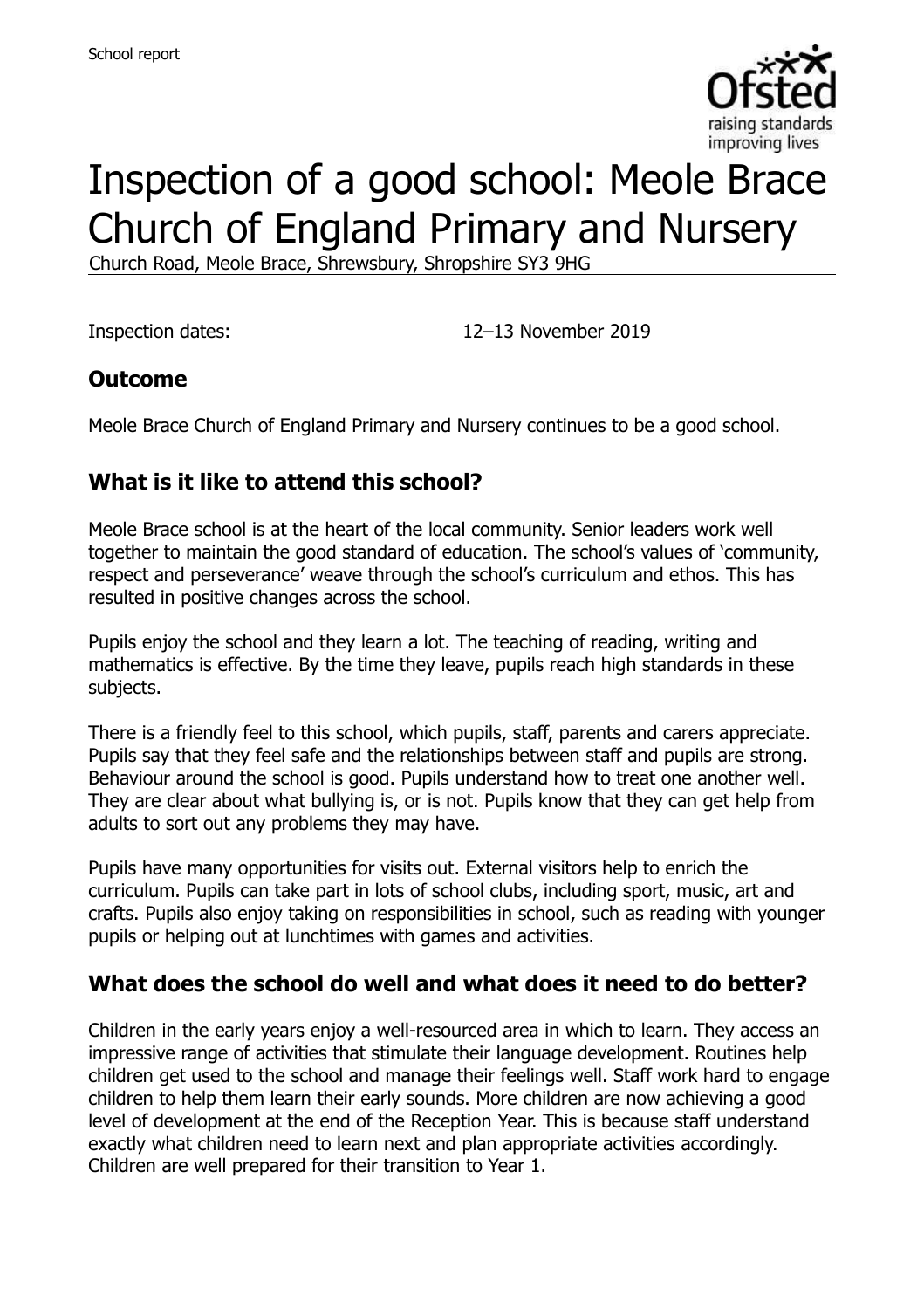

Staff help children to learn to read successfully. Phonics starts in Nursery and continues to be taught daily. By the time pupils reach Year 3, most are reading fluently. There are lots of opportunities to read in class at the start of every day and in the afternoon. Additionally, those who fall behind have extra sessions with well-trained staff.

Pupils take responsibility for reading with their friends. This helps build pupils' reading fluency and confidence. Older pupils talk with self-assurance about their favourite books and authors and how they use the school's library. However, younger pupils have fewer opportunities to use the library.

In history, lessons are well planned. This ensures that the historical knowledge and skills that leaders have selected are learned by pupils. For example, pupils think carefully about information they could gather from Anglo-Saxon artefacts. Younger pupils think about why Boudicca lost a battle against the Romans. Staff make links to the school values through the curriculum. One pupil said, 'Boudicca had to persevere, like we do.' Currently, some of the tasks that teachers plan do not make clear whether there is a history or an English focus, and some learning gets lost. Leaders need to ensure that the plans in place reflect what is taught.

Computing is less well developed and some staff have not yet received the training they need to teach computing well. Leaders have invested in a new suite of computers to provide the curriculum opportunities needed. For example, pupils are now using coding tools to make animations and sprites move. Because the suite is very new, leaders' subject plans have only recently begun to be put into practice.

Teaching and support for pupils with special educational needs and/or disabilities is effective. They are well supported and staff understand their specific needs well. This helps pupils make strong progress.

Behaviour is good at all times of the day, and there is little lost learning time. Pupils look out for one another. At lunchtime, 'prefects' get to help other pupils and classes to make the most of the break.

Pupils enjoy a range of opportunities to help and develop themselves at the school, such as taking part in the school council and eco-council. Assembly themes are shaped by the school values. These help pupils prepare for life in modern Britain. Many pupils learn musical instruments. Pupils can represent the school in a range of competitive sports.

The school is well led and staff are committed to working together to improve the curriculum offer further. Leaders recognise the need for greater consistency across the school in how the curriculum is delivered. Staff value the efforts of leaders to balance the work they do and say that they feel supported.

# **Safeguarding**

The arrangements for safeguarding are effective.

Pupils' safety and well-being are high priority. Staff training is up to date and appropriate.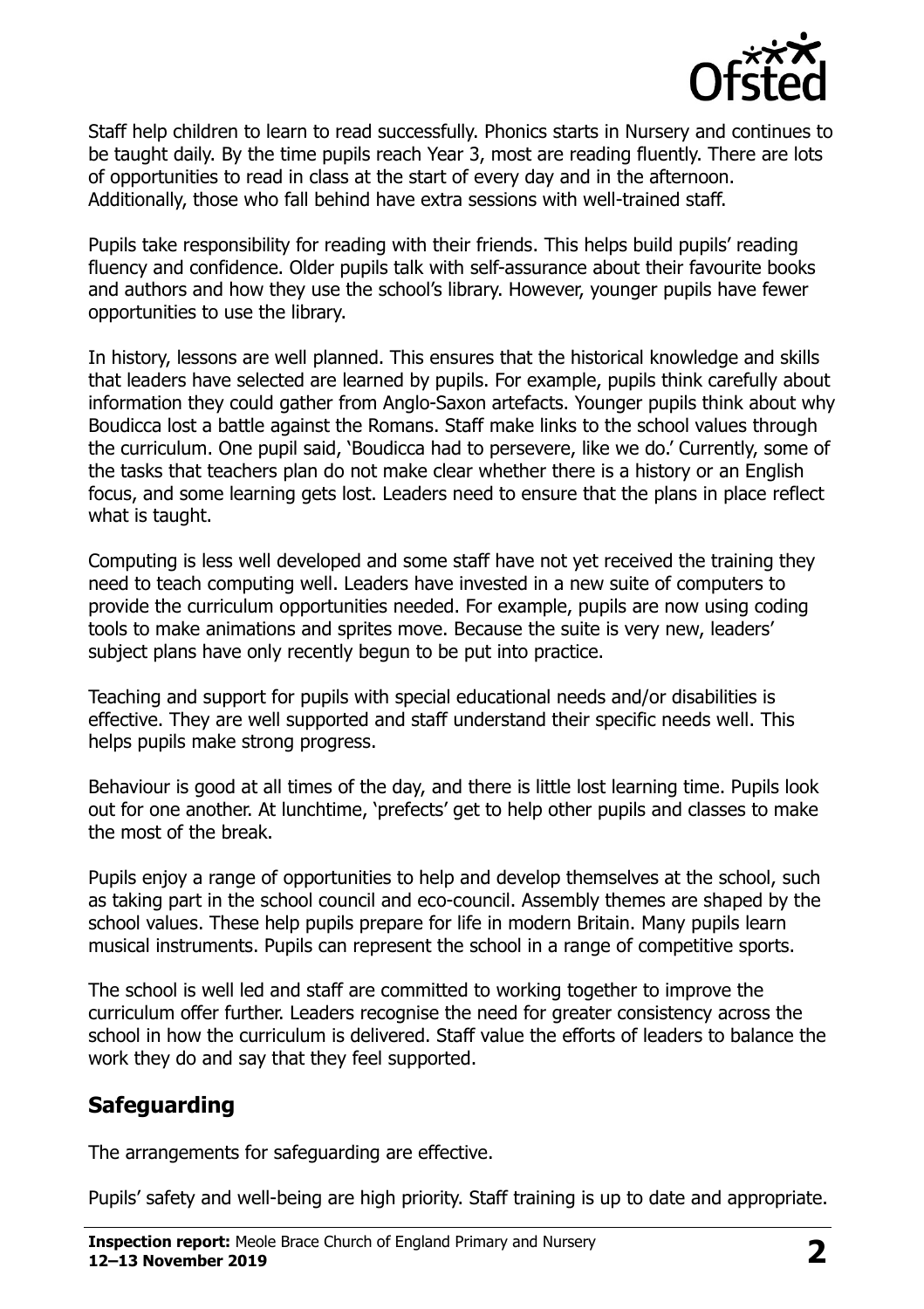

Staff know what to do when pupils share concerns with them. Pupils are confident to talk to staff if they have a problem. Correct checks are made on staff before they start working at the school. The school works with external agencies to get help for pupils and families at the right time. Pupils understand the range of dangers they face. They use the knowledge they have gained to make sensible decisions, such as keeping personal information safe when using the internet.

# **What does the school need to do to improve?**

# **(Information for the school and appropriate authority)**

- Leaders have developed a set of curriculum plans that help teachers understand what to teach and when to teach it. However, teachers are not using these plans consistently well. This means that the subject-specific content can be missed. Subject leaders should continue to develop their role in making sure staff deliver the curriculum plans effectively.
- Some of the subject plans have been recently developed, for example in computing. Not all staff have sufficient subject knowledge to deliver lessons in these subjects effectively. Consequently, pupils' learning is inhibited. Leaders should ensure that staff develop their subject-specific knowledge and skills, so that pupils learn all the selected content well.

# **Background**

When we have judged a school to be good we will then normally go into the school about once every four years to confirm that the school remains good This is called a section 8 inspection of a good school or non-exempt outstanding school. We do not give graded judgements on a section 8 inspection. However, if we find some evidence that the school could now be better than good or that standards may be declining, then the next inspection will be a section 5 inspection. Usually this is within one to two years of the date of the section 8 inspection. If we have serious concerns about safeguarding, behaviour or the quality of education, we will convert the section 8 inspection to a section 5 inspection immediately.

This is the first section 8 inspection since we judged Meole Brace Church of England Primary and Nursery to be good in November 2015.

#### **How can I feed back my views?**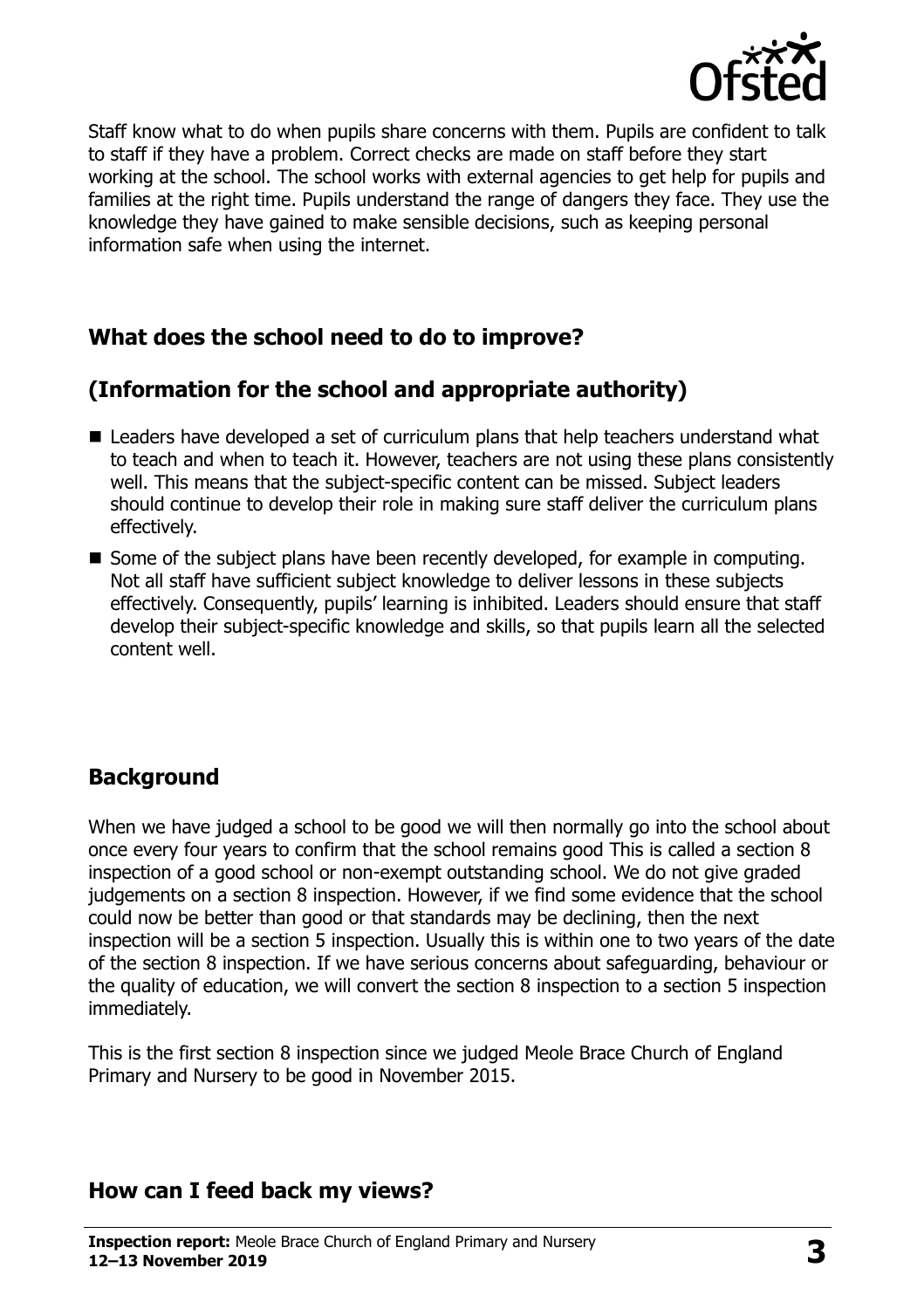

You can use [Ofsted Parent View](https://parentview.ofsted.gov.uk/) to give Ofsted your opinion on your child's school, or to find out what other parents and carers think. We use Ofsted Parent View information when deciding which schools to inspect, when to inspect them and as part of their inspection.

The Department for Education has further quidance on how to complain about a school.

If you are not happy with the inspection or the report, you can [complain to Ofsted.](https://www.gov.uk/complain-ofsted-report)

# **Further information**

You can search for [published performance information](http://www.compare-school-performance.service.gov.uk/) about the school.

In the report, '[disadvantaged pupils](http://www.gov.uk/guidance/pupil-premium-information-for-schools-and-alternative-provision-settings)' refers to those pupils who attract government pupil premium funding: pupils claiming free school meals at any point in the last six years and pupils in care or who left care through adoption or another formal route.

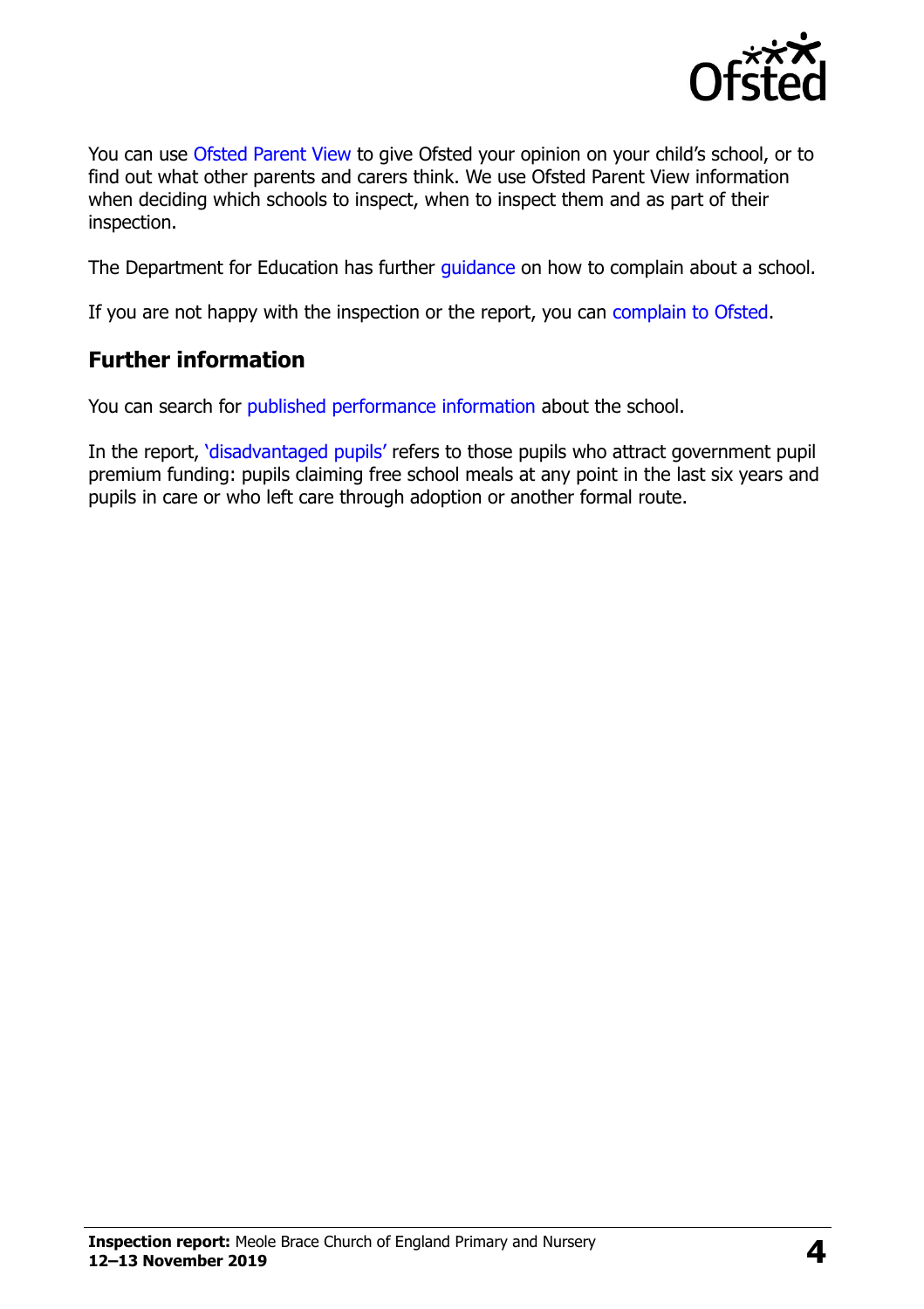

# **School details**

| Unique reference number             | 135789                        |
|-------------------------------------|-------------------------------|
| Local authority                     | Shropshire                    |
| <b>Inspection number</b>            | 10111756                      |
| <b>Type of school</b>               | Primary                       |
| <b>School category</b>              | Voluntary controlled          |
| Age range of pupils                 | 3 to 11                       |
| <b>Gender of pupils</b>             | Mixed                         |
| Number of pupils on the school roll | 398                           |
| <b>Appropriate authority</b>        | The governing body            |
| <b>Chair of governing body</b>      | Joseph Bentley                |
| <b>Headteacher</b>                  | Henry Bray                    |
| Website                             | www.meolebraceceprimary.co.uk |
| Date of previous inspection         | 18 November 2016              |

# **Information about this school**

- The school provides before- and after-school care.
- The headteacher and the deputy headteacher have been in post for one year.

# **Information about this inspection**

- During the inspection, I focused on the following subjects: reading, history and computing. I visited lessons, looked at pupils' work, examined teachers' plans and talked with pupils and staff about the way these subjects are planned and taught. I talked to leaders about other subjects and spoke with pupils, staff, governors and parents about the school curriculum.
- I examined external performance information about the school and looked at school documents and the school's website.
- I talked to pupils, staff and leaders about safeguarding arrangements. I examined the record of pre-employment checks on school staff, looked at other school records and discussed individual cases with leaders.
- I watched pupils' behaviour in class and at other times of the school day. I spoke to staff, pupils and parents about standards of behaviour over time.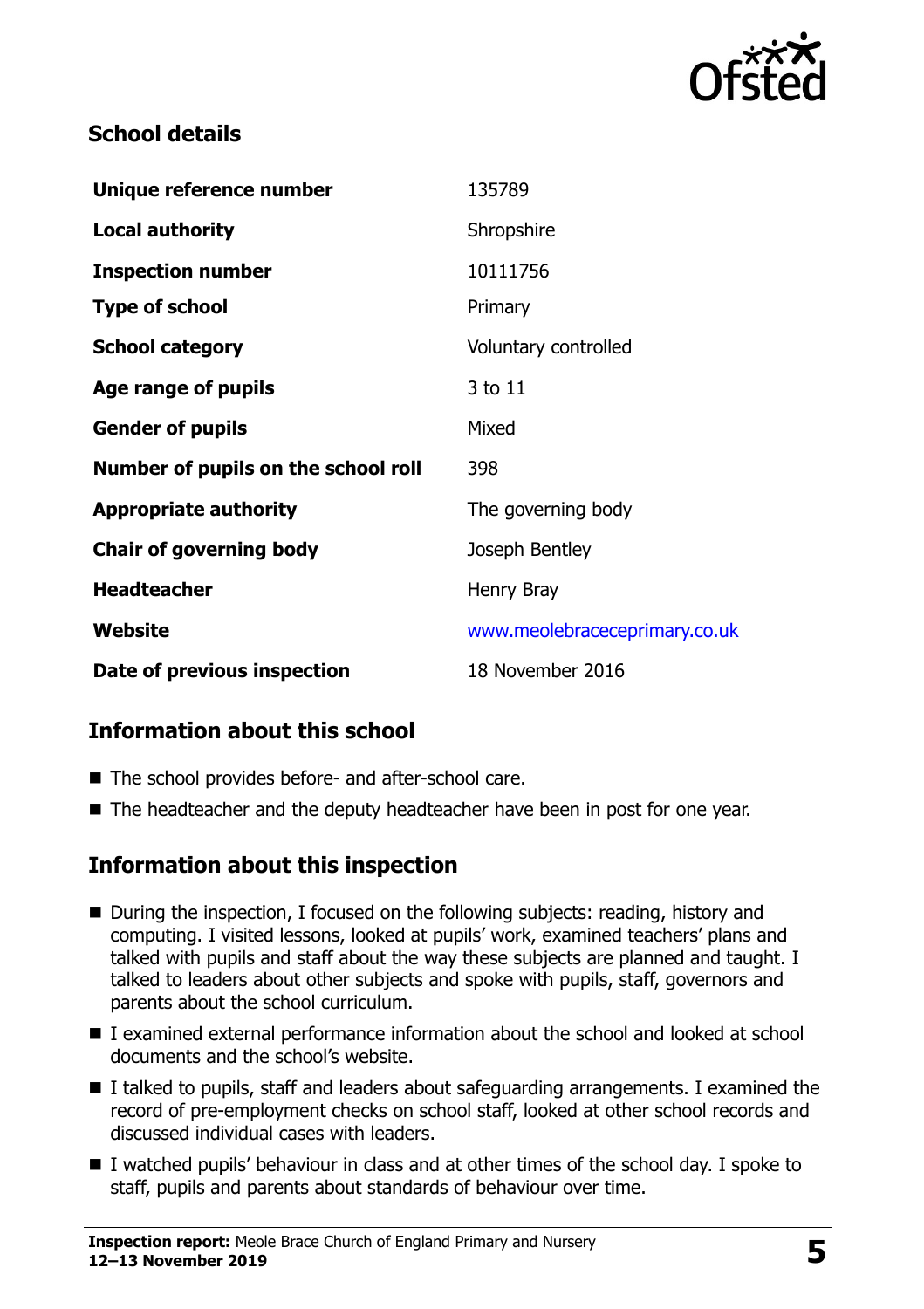

- I had formal meetings with the headteacher and deputy headteacher, subject leaders, governors, the local authority school improvement adviser, staff and pupils. I talked informally with pupils, staff and parents to gather information about school life.
- By the end of the inspection, there were 85 responses to Ofsted's online questionnaire Parent View. I considered these along with the 61 free-text responses made by parents. I also considered the 26 responses to Ofsted's online questionnaires for staff. There were no responses to Ofsted's pupil survey.

#### **Inspection team**

Richard Kentish, lead inspector Ofsted Inspector